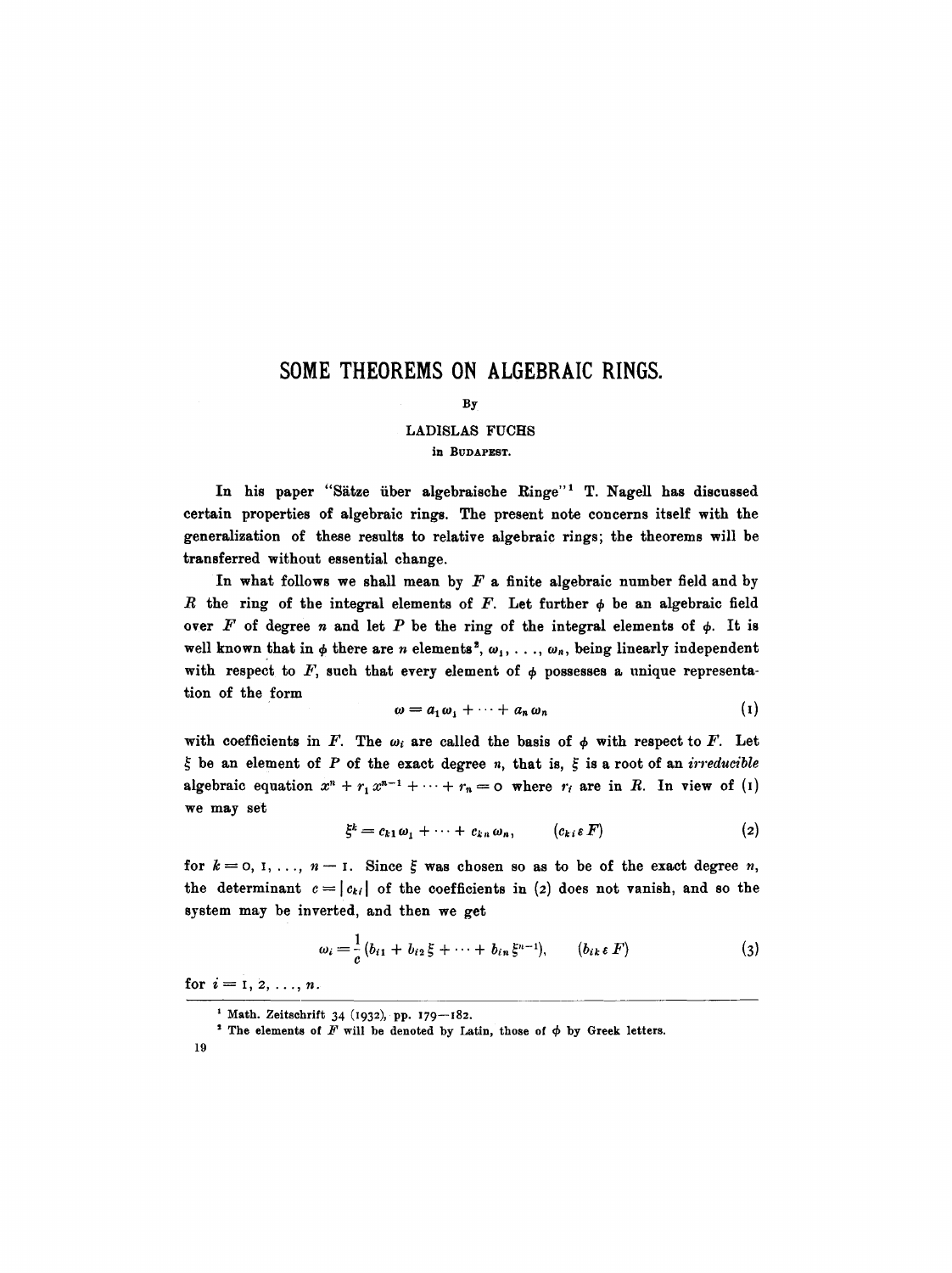### 286 Ladislas Fuchs.

For the sake of convenience we suppose that the  $\omega_i$  were so chosen that whenever  $\omega$  in (1) is integer, the  $a_i$  are all integers, i. e., are all in R. Then so are of course the  $c_{ki}$  in (2) [and hence c] as well as the  $b_{ik}$  in (3).

On account of  $(i)$  and  $(3)$  one sees at once that

$$
\omega = \frac{1}{c} \sum_{i=1}^{n} a_i (b_{i1} + b_{i2} \xi + \cdots + b_{in} \xi^{n-1}) = \frac{1}{c} \left\{ \left( \sum a_i b_{i1} \right) + \cdots + \left( \sum a_i b_{in} \right) \xi^{n-1} \right\},\,
$$

that is to say, by means of the powers of  $\xi$  every element of  $P$  has a representation of the form

$$
\omega = \frac{1}{c} (c_1 + c_2 \xi + \cdots + c_n \xi^{n-1}), \qquad (c_i \varepsilon R). \qquad (4)
$$

(4) is unique in  $c_i$ , for  $I, \xi, \ldots, \xi^{n-1}$  are linearly independent with respect to R.

Let now  $P^*$  be a subring of P containing  $\xi$ . Every element  $\gamma$  of  $P^*$  may clearly be represented in the form

$$
\gamma = \frac{1}{c}(c_1 + c_2\xi + \cdots + c_l\xi^{l-1}), \qquad (c_i \in R, 1 \leq l \leq n)
$$

where  $c_i \neq 0$ . Consider all the  $\gamma$  for a fixed number *l*. It is easily seen that the last coefficients<sup>3</sup>  $c_i$  constitute an ideal in R. That this ideal  $\mathfrak{L}_i$  must contain a non-vanishing element and so  $\mathfrak{L}_l$  is distinct from the zero-ideal, is evident. Setting  $\mathfrak{L}_l = (c_l^{(1)}, \ldots, c_l^{(m_l)})$ , it is also evident that to each basis element  $c_l^{(\nu)}$ there corresponds a number  $\gamma_i^{(u)}$  of  $P^*$  with the last coefficient  $c_i^{(u)}$ :

$$
\gamma_l^{(\mu)} = \frac{1}{c} \left( c_{l1}^{(\mu)} + c_{l2}^{(\mu)} \xi + \dots + c_{l1}^{(\mu)} \xi^{l-1} \right)
$$
  
\n
$$
\left( c_{lj}^{(\mu)} \epsilon R, \quad c_{l1}^{(\mu)} = c_{l}^{(\mu)}, \quad \mu = 1, \dots, m_l \right).
$$
\n(5)

The elements  $\gamma_1^{(1)}, \ldots, \gamma_1^{(m_1)}, \gamma_2^{(1)}, \ldots, \gamma_2^{(m_2)}, \ldots, \gamma_n^{(1)}, \ldots, \gamma_n^{(m_n)},$  or, if we want to have the indices running successively from I until  $N = \sum_i m_i$ , the elements  $\gamma_1, \ldots, \gamma_N$  $_{l=1}$ form a basis of  $P^*$  with respect to  $R$ , that is to say, *every element of*  $P^*$  can be *expressed in the form* 

$$
\gamma = d_1 \gamma_1 + \cdots + d_N \gamma_N, \qquad (d_* \varepsilon R). \tag{6}
$$

However, this representation is not unique, in general.

s More precisely: the c-times of the last coefficients.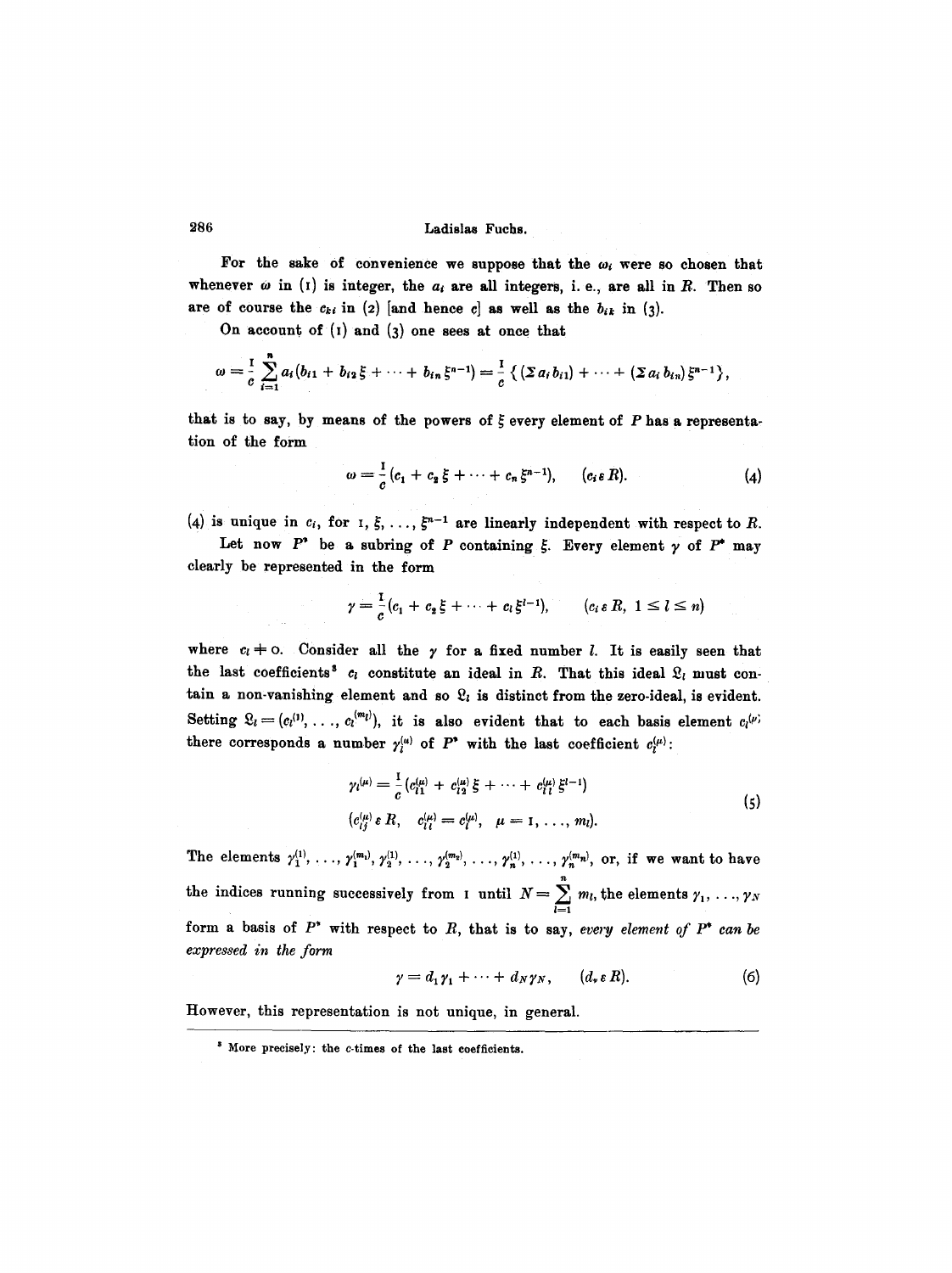The powers of  $\xi$  are in  $P^*$ , we can therefore find numbers x of R such that for  $k > 1$ 

$$
\xi^{k-1} = \sum_{l=1}^k (x_l^{(1)} \gamma_l^{(1)} + \cdots + x_l^{(m_l)} \gamma_l^{(m_l)}), \qquad (x_l^{(u)} \varepsilon R). \qquad (7)
$$

If we replace here  $\gamma_i^{(\mu)}$  by their values taken from (5), one sees immediately that the coefficient of  $\xi^{k-1}$  is I on the left side, while on the right side

$$
\frac{1}{c}(x_k^{(1)}c_k^{(1)} + \cdots + x_k^{(m_k)}c_k^{(m_k)}) = \frac{c_k}{c}
$$

 $c_k$  being a number of  $\mathfrak{L}_k$ . From the equality of the two coefficients, implied by the linear independence of  $I$ ,  $\zeta$ , ...,  $\zeta^{k-1}$ , it follows  $c = c_k$ . We thus get that *c* is an element of every  $\mathfrak{L}_k(k > 1)$ :

**Theorem 1.** *The determinant*  $c = |c_{ki}|$  *is divisible by*  $\mathcal{Q}_k$  *for*  $k > 1$ . We further get from (5) the equality

$$
\gamma_l^{(\mu)} \cdot \xi^{j-l} = \frac{1}{c} (c_{l1}^{(\mu)} \xi^{j-l} + \cdots + c_{l1}^{(\mu)} \xi^{j-1})
$$

showing that  $c_{ij}^{(\mu)}$  and similarly, every basis element of  $\mathfrak{L}_i$  is contained in  $\mathfrak{L}_j$  for  $l\leq j$ . This implies that  $\mathfrak{L}_l=\mathrm{o}(\mathfrak{L}_j)$  for  $l\leq j$ , that is in words,

**Theorem 2.**  $\Omega_i$  *is divisible by*  $\Omega_j$  *if*  $l \leq j$ . Let us now turn our attention to the proof of

**Theorem 3.**  $c_{ij}^{(\mu)}$  is divisible by  $\mathfrak{L}_l$ .

Proof by the principle of mathematical induction. For  $l=1$  the assertion is trivial. Let us suppose that  $c_{kj}^{(\mu)}$  for  $k \leq l-1$  is divisible by  $\mathcal{Q}_k$  and so a fortiori by  $\mathfrak{L}_{l-1}$ , in accordance with theorem 2. Consider  $\gamma_l^{(\mu)}$  and take an element c' of  $\frac{\mathfrak{L}_{l-1}}{\mathfrak{L}_l}$ . The last coefficient<sup>3</sup> of  $c'p_l^{(\mu)}$ ,  $c'c_l^{(\mu)}$  lies in  $\mathfrak{L}_{l-1}$ , therefore elements  $y_i \in R$  can always be chosen such that  $c' c_i^{(\mu)} = y_1 c_{l-1}^{(1)} + \cdots + y_{m_{l-1}} c_{l-1}^{(m_{l-1})}$ holds. Hence we conclude that  $c' \gamma_l^{(\mu)} - (y_1 \gamma_{l-1}^{(1)} + \cdots + y_{m_{l-1}} \gamma_{l-1}^{(m_{l-1})}) \xi$  contains only powers of  $\xi$  with exponents not greater than  $l-2$ ; so that we obtain

$$
c'\gamma_l^{(u)}=\sum_{k=1}^{l-1}(x_k^{(1)}\gamma_k^{(1)}+\cdots+x_k^{(m_k)}\gamma_k^{(m_k)})+(y_1\gamma_{l-1}^{(1)}\xi+\cdots+y_{m_{l-1}}\gamma_{l-1}^{(m_{l-1})}\xi).
$$

Setting here for the  $\gamma_k^{(p)}$  their values taken from (5), we see that on the right hand side the first subscripts of  $c_{kj}^{(o)}$  are not greater than  $l-1$ , therefore by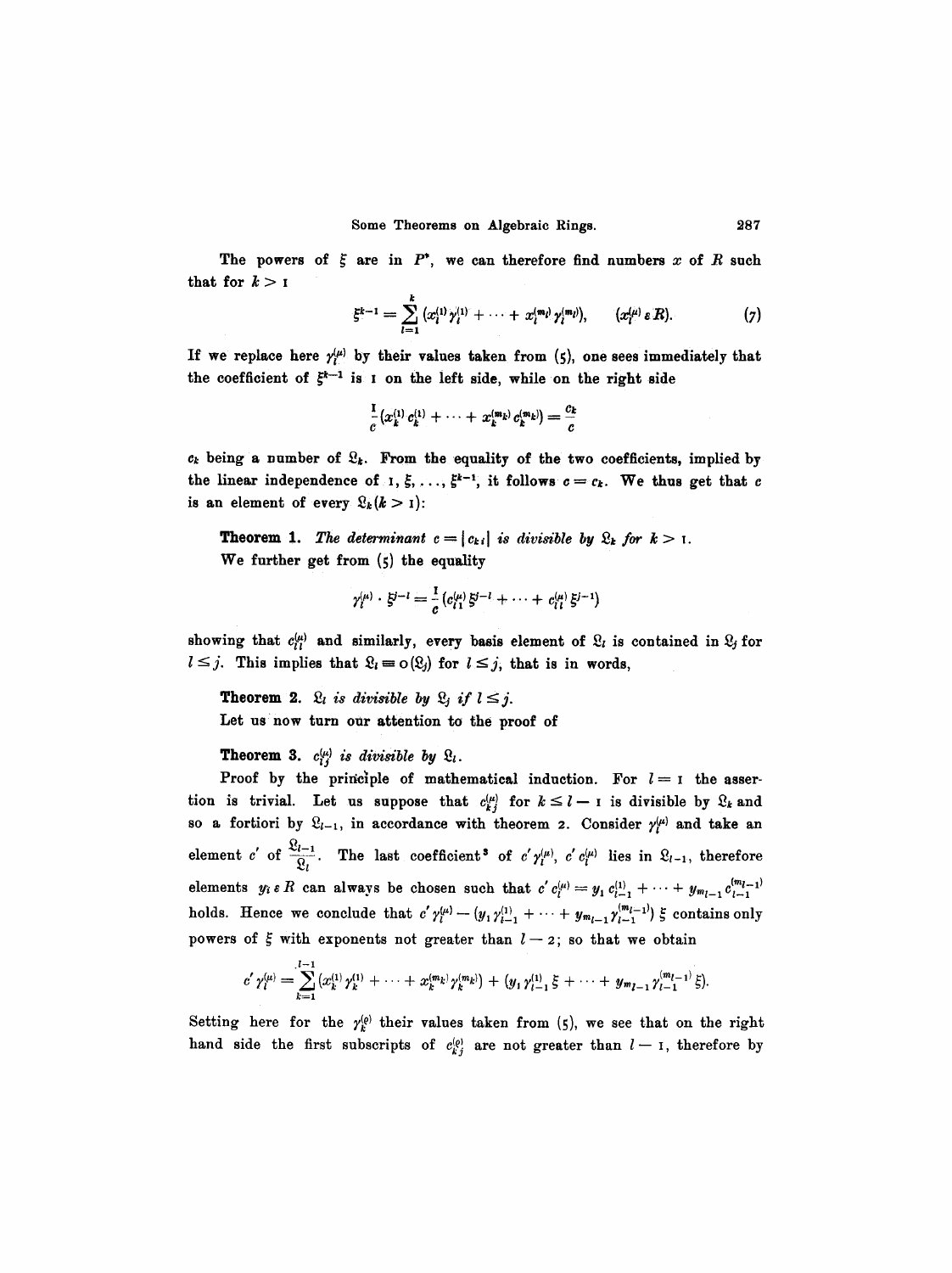### **288 Ladislas Fuchs.**

assumption we may hence conclude that the (e-times) coefficients of the powers of  $\xi$  are divisible by  $\mathfrak{L}_{l-1}$ . The fact that the coefficients of the same powers of  $\zeta$  must be equal on the two sides implies that  $c'c_{ij}^{(\mu)}=o(\Omega_{l-1})$ . Since c' was arbitrary in  $\frac{\mathfrak{L}_{l-1}}{\mathfrak{L}_l}$ , we finally get that  $c_{ij}^{(\mu)}$  must be contained in  $\mathfrak{L}_l$ , and this completely establishes the theorem.

We now pass to the proof of the following theorem.

**Theorem** 4. The *relative diseriminant of P\* with respect to R:* 

$$
\vartheta_{P^{\bullet}/R} = \frac{1}{c^{2n}} (\Omega_1 \ldots \Omega_n)^2 \cdot D(\xi)
$$
 (8)

where  $D(\xi)$  is the relative discriminant of  $\xi$ .

All the determinants of order  $n$  of the matrix<sup>4</sup>

```
\left\{ \begin{array}{l} \gamma_1^{(1)} \, \gamma_2^{(1)} \, \, . \, \, . \, \, . \, \, . \, \gamma_N^{(1)} \ \gamma_1^{(2)} \, \, . \, \, . \, \, . \, \, . \, \, . \, \gamma_N^{(2)} \ \, . \, \, . \, \, . \, . \, . \, . \, . \, \cdots \, . \ \gamma_n^{(n)} \, \, \gamma_n^{(n)} \, . \, . \, . \, . \, . \, \cdots \, . \end{array} \right\}
```
generate an ideal  $S^*$  in a Galois-overfield of F containing  $\phi$ . The square of  $S^*$ is an ideal in  $R$  and is equal to the relative discriminant of  $P^*$  with respect to R.  $\mathbb{R}^*$  may easily be verified to be the  $\frac{1}{n}$ -times product of

```
I I ... I 
9 ,~ . .. ........... 
r(n)^{n-1} r(n)^{n-1} r(n)^{n-1}
```
and the ideal  $\Omega$  generated by the n-ordered determinants of

```
c_{11} c_{21} \ldots c_{N1}\begin{bmatrix} \cdots & \cdots & \cdots & \cdots \\ \cdots & \cdots & \cdots & \cdots & \cdots \end{bmatrix}~lne2n .... CNn
```
 $\gamma_{\nu}^{(i)}$  is the *i*th conjugate of  $\gamma_{\nu}$ .